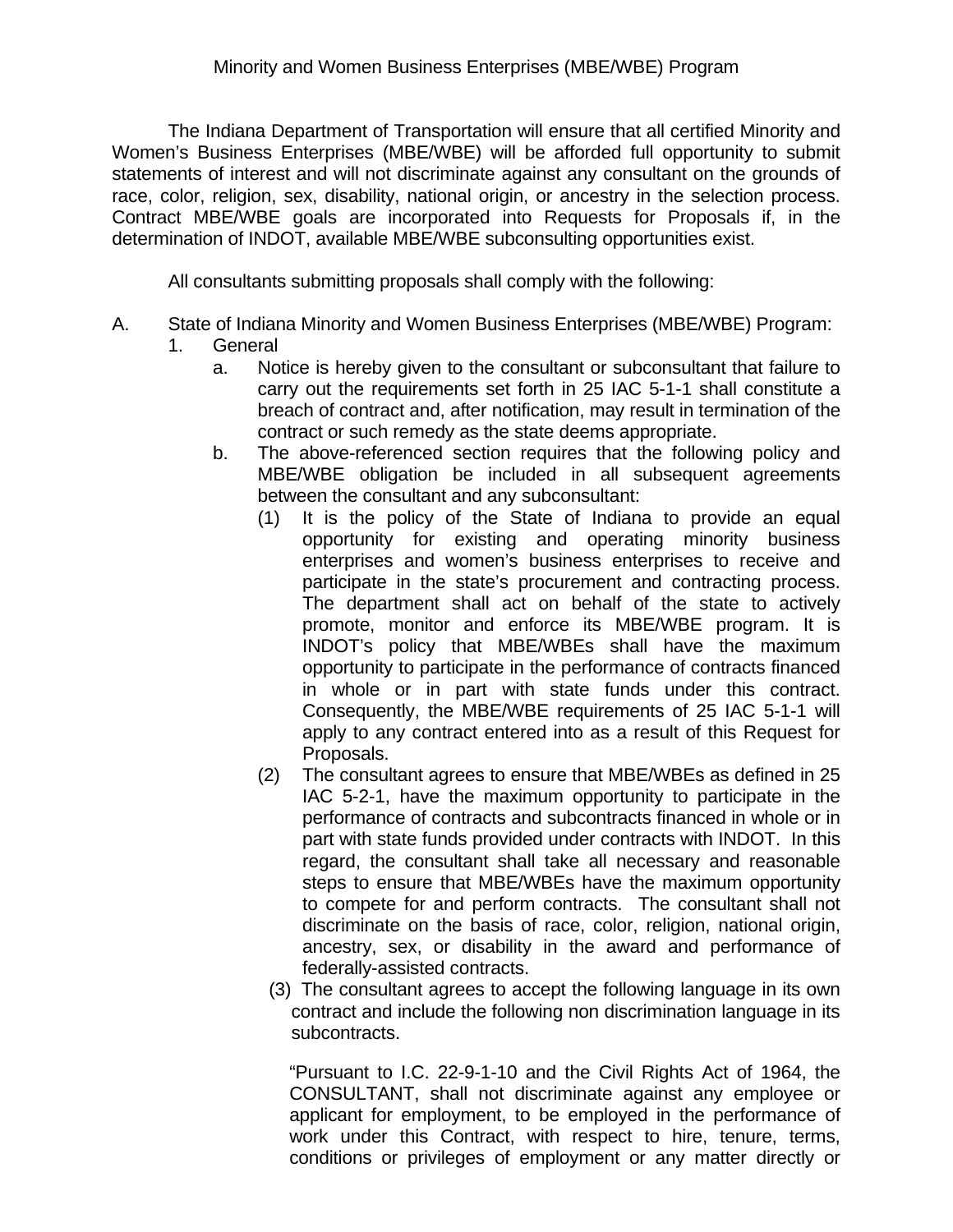indirectly related to employment, because of race, color, religion, sex, disability, national origin or ancestry. Breach of this covenant may be regarded as a material breach of this Contract. Acceptance of this Contract also signifies compliance with applicable federal laws, regulations, and executive orders prohibiting discrimination in the provision of services based on race, color, national origin, age, sex, disability or status as a veteran.

 The CONSULTANT understands that INDOT is a recipient of federal funds. Pursuant to that understanding, the CONSULTANT, agree that if the CONSULTANT employs fifty (50) or more employees and does at least \$50,000.00 worth of business with the State and is not exempt, the CONSULTANT will comply with the affirmative action reporting requirements of 41 CFR 60-1.7. The CONSULTANT shall comply with Section 202 of executive order 11246, as amended, 41 CFR 60-250, and 41 CFR 60-741, as amended, which are incorporated herein by specific reference. Breach of this covenant may be regarded as a material breach of Contract."

- c. It is required that the consultant shall take positive affirmative actions and put forth good faith efforts to use MBE/WBE subconsultants, vendors or suppliers as more fully set forth below.
- 2. Definitions

The following definitions apply to this section:

- a. "Minority Business Enterprise" or MBE means an individual, partnership, corporation, limited liability company, or joint venture of any kind that is owned and controlled by one (1) or more persons who are:
	- A. United States citizens; and
	- B. Members of a minority group.
- b. "Minority Group" means the following:
	- (A) Blacks
	- (B) American Indians
	- (C) Hispanics
	- (D) Asian Americans
	- (E) Other similar minority groups as defined by 13 CFR 124.103.
- c. "Women's business enterprise or "WBE" means an individual, partnership, corporation, limited liability company, or joint venture of any kind that is owned and controlled by one (1) or more persons who are:
	- (A) United States citizens
	- (B) whose gender is female.
- d. "Good faith efforts" means affirmative actions that one could reasonably expect a consultant to take if the consultant were actively and aggressively trying to obtain MBE/WBE participation sufficient to meet the goal.
- 3. MBE/WBE Subcontracts
	- a. This Request for Proposal contains an MBE and a WBE goal. These goals are the *desired minimum* amount to be subcontracted to certified MBEs/WBEs. The consultant is required to identify MBE/WBE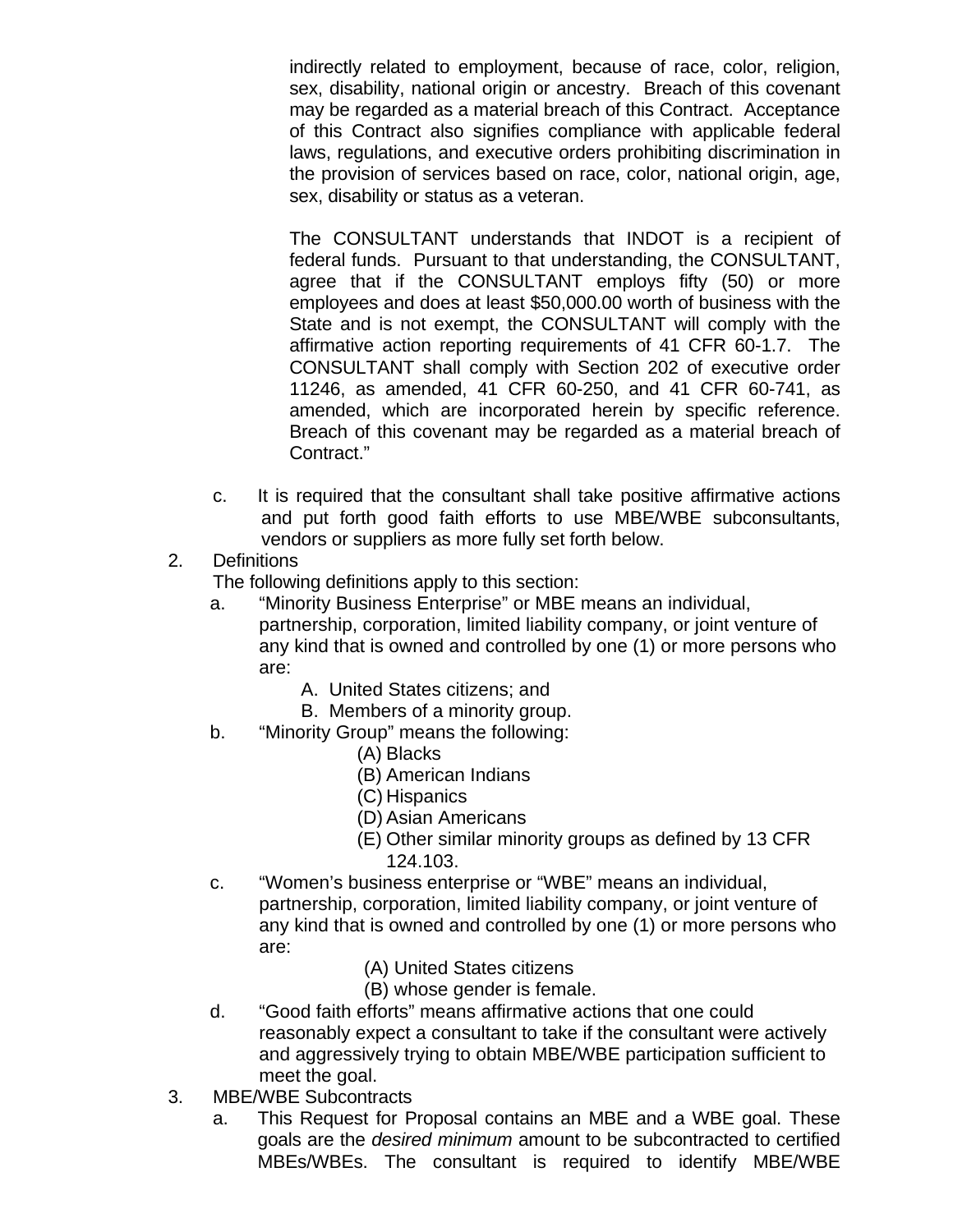subconsultants prior to submitting its proposal in the attached Affirmative Action Certificate, attached hereto.

- b. The consultant must either meet the goal or demonstrate to INDOT that good faith efforts were taken to meet the goal.
- c. The good faith efforts and the results thereof shall be documented by the contractor and made available to INDOT upon request.
- d. A firm will not be considered a MBE or WBE unless it is currently certified by the Indiana Department of Administration. Only work with MBEs/WBEs that are certified prior to the date of notice to proceed, unless waived for special conditions, will count toward the goal. Credit towards contract goals will be given only for work performed by certified MBE/WBEs in the work areas for which they have been certified.
- e. Achievement of the MBE/WBE goal does not relieve the consultant of the requirement for affirmative actions on subsequent subcontracting or partnering on this contract.
- f. The same requirements with respect to obtaining the goal apply for a consultant that is certified as a MBE/WBE.
- g. MBE/WBE firms must meet all applicable Indiana eligibility standards for the level and type of participation anticipated.
- h. Consultants shall cooperate with the state in any studies and surveys of the consultant's MBE/WBE procedures and practices that the state may from time to time conduct.
- i. The consultant shall submit periodic reports of its MBE/WBE subcontracting in such form and manner and at such times as the state may prescribe.
- 4. Leases and Rentals

 The consultant shall notify INDOT when purchases or rental of equipment (other than leases for hauling) are made with MBE/WBEs. The information submitted shall include the name of the business, the dollar amount of the transaction, and the type of purchase made or type of equipment rented.

- 5. Changes in MBE/WBE Participation
	- a. A written request for changes to a MBE or WBE firm listed in the Affirmative Action Certification shall be approved prior to start of listed services by central office Economic Opportunity Division. Requests to reduce or eliminate the services provided by a listed a MBE or WBE that are accompanied by a written statement of agreement from the MBE or WBE may be considered sufficient justification, if the committed MBE/WBE utilization after the requested change will meet or exceed the contract goal or a lesser percentage approved prior to execution of the contract. If the committed MBE/WBE utilization, after the change, does not meet or exceed the contract goal or a lesser percentage approved prior to execution of the contract, or the listed MBE/WBE does not agree with the change, the consultant shall submit documented evidence that the MBE/WBE is unable to perform successfully. Disposition of the request for change will be determined on the basis of the affirmative actions taken as required herein.
	- b. When a MBE/WBE firm is removed from eligibility and is no longer certified, the consultant shall take the following steps: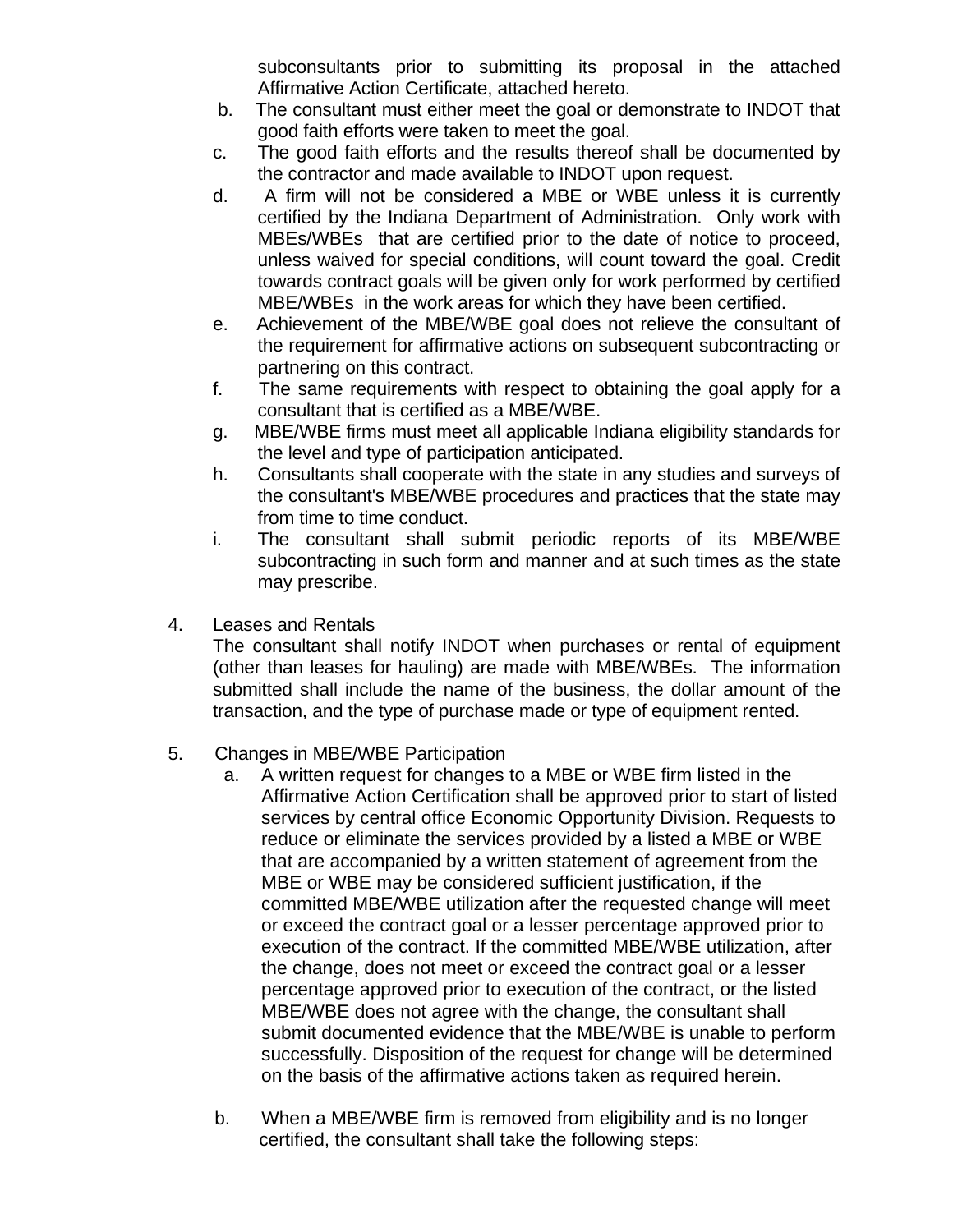- 1. If a subcontract has not yet been executed, the consultant shall not count work performed by the firm toward the contract goal. The consultant will be directed to meet the contract goal with an eligible MBE/WBE firm or demonstrate that it has made a good faith effort to do so.
- 2. If a subcontract has been executed before the firm has been declared ineligible, the consultant shall continue to count work performed by the firm toward the contract goal.
- c. MBE or WBE Joint Ventures

 Type A (separate firms performing separate identifiable work as separate firms) do not require MBE or WBE joint venture certification. MBE or WBE joint ventures Type B (separate firms merging as one to perform work) do require MBE/WBE joint venture certification. A request for MBE/WBE joint venture Type B certification shall be submitted not later than 9:00 a.m. local time at least two (2) days prior to the submission date and shall be approved prior to the submission of the proposal in order to receive credit toward the MBE/WBE goal. The MBE/WBEs involved shall be certified as MBE/WBEs prior to requesting MBE/WBE joint venture certification. The work for the MBE/WBE shall be identified, performed, managed, and supervised by its forces in accordance with industry standards and practices.

6. Guidelines for Determining Good Faith Efforts**.**

 Appendix A of 49 CFR Part 26 has been used for guidance in preparing INDOT's procedures to determine the adequacy of good faith efforts. Additional factors consistent with 49 CFR Part 26, and INDOT's policies and procedures have also been used.

 The following factors will be considered in determining good faith efforts. The consultant, including MBE/WBE consultants, shall submit written evidence on each of the factors to INDOT upon request. This list is not intended to be conclusive or exhaustive, but is intended to show examples of what is meant by "good faith efforts."

a. The consultant shall make reasonable efforts to contact all appropriate ready, willing, and able MBE/WBE s who express a desire to work on any phase of the work required in accordance with this Request for Proposals. Documentation of initial and follow-up solicitations made to MBE/WBEs for subcontracting opportunities should be made. The consultant must obtain a current listing of certified MBE/WBEs from the Indiana Department of Administration's MBE/WBE/DBE directory located on its website.

 b. To effectively participate, the consultant shall give the MBE/WBE a sufficient opportunity to review the potential scope of work and submit statements of interest prior to the submission deadline. Information provided by the consultant to the MBE/WBEs shall include, at a minimum, all appropriate information required for an appropriate response, and the date and time of the desired response.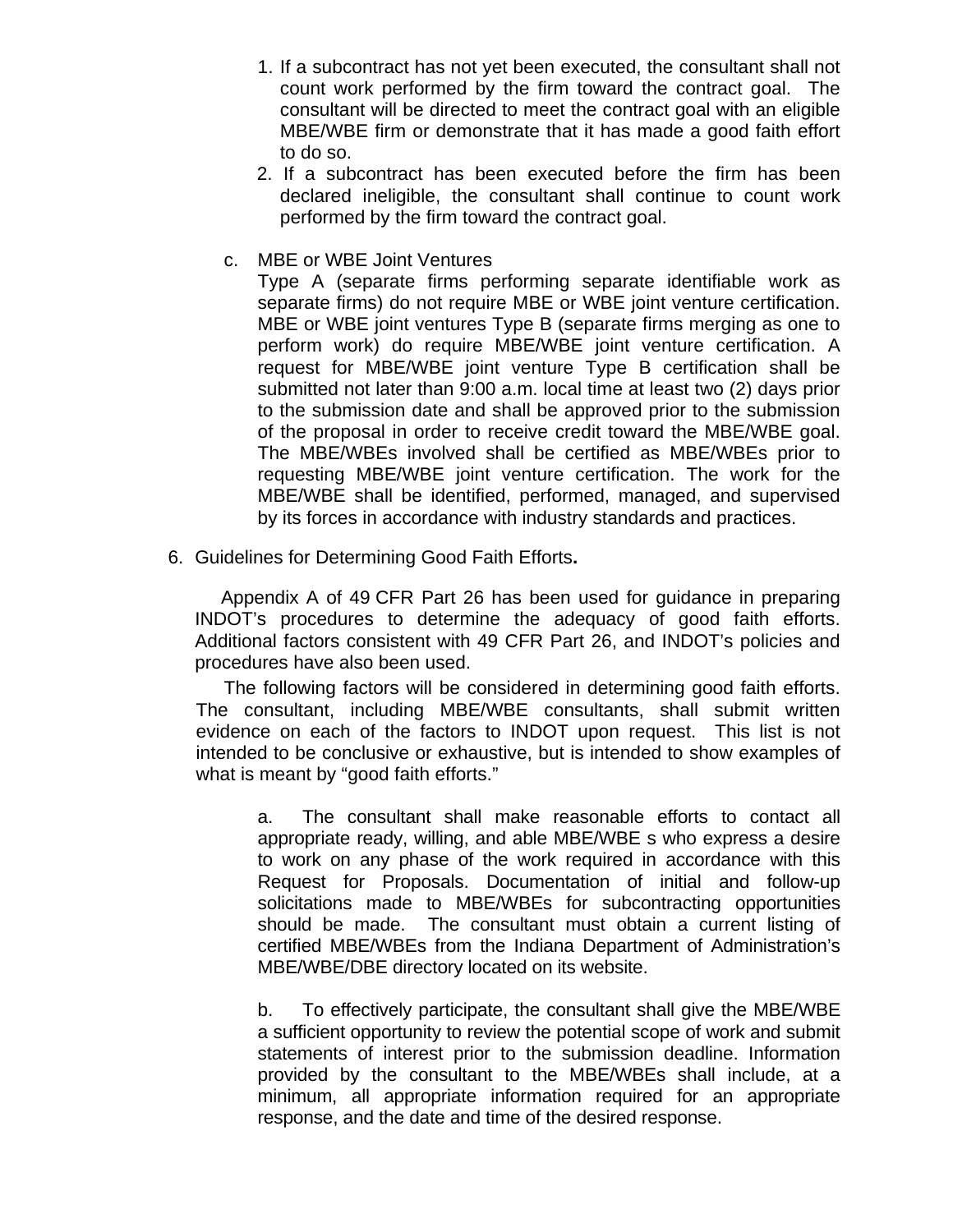c. The consultant shall select the portions of the work to be performed by MBE/WBEs in order to increase the likelihood of MBE/WBE participation. This shall include, where appropriate, an attempt to break down the contract into economically feasible units to facilitate MBE/WBE participation.

- d. The consultant shall provide the interested MBE/WBEs with available information about the potential scope of work of the project. Attempts shall be made to have appropriate information available or to notify the MBE/WBE of the location of such available information. The consultant shall notify the MBE/WBE of all appropriate revisions. List of efforts used to attract MBE/WBE firms should be made, including any advertising submitted to trade journals, newspapers, minority focus publications and other available non-traditional media where MBE/WBE firms are likely to learn of subconsulting opportunities.
- e. It will be considered unacceptable to avoid subcontracting to MBE/WBEs, if such subcontracting to MBE/WBEs results in the need to further subdivide work elements.
- f. The consultant shall negotiate in good faith with interested MBE/WBEs with the intent of hiring and not reject such MBE/WBEs as unqualified without sound reasons based on thorough investigation of their capabilities. Confirmed documentation that a MBE/WBE has not been able to perform previous work through no fault of others will be considered to be sound reason. Unacceptable criteria include, but are not limited to, unsubstantiated oral statements and unsigned documentation.
- g. The consultant shall make efforts to provide reasonable assistance to interested MBE/WBEs to facilitate their participation. However, the consultant shall affirmatively consider waiving requirements it may have in order to assist the MBE/WBE.
- 7. Affirmative Action Certification and MBE/WBE -3 Form.

 The Affirmative Action Certification, attached hereto, shall be completed when the Proposal is submitted to the Department. The certification shall list all MBE/WBEs included in the proposal and shall include a brief explanation stating the type of work or services that the MBE/WBE will be performing. In addition to the listing of MBE/WBE firms that will be used to meet the goal, the consultant shall also provide an estimated percentage for the amount of work that it anticipates will be performed by other MBE/WBE firms on the contact, beyond the goal requirements, if any.

 Upon completion of the contract and subsequent payment of its subconsultants and/or receipt of notification from the Department, a Disadvantaged Minority and Women's Business Enterprise Utilization Affidavit, Form MBE/WB -3, shall be provided by INDOT, completed by the consultant and returned to the INDOT. The consultant and the MBE/WBE subconsultant shall certify on Form MBE/WBE-3 the actual specific amounts that have been paid and received. A MBE/WBE-3 Form certification shall be completed and submitted for every MBE/WBE used on the contract, not just those listed on the Affirmative Action Certification.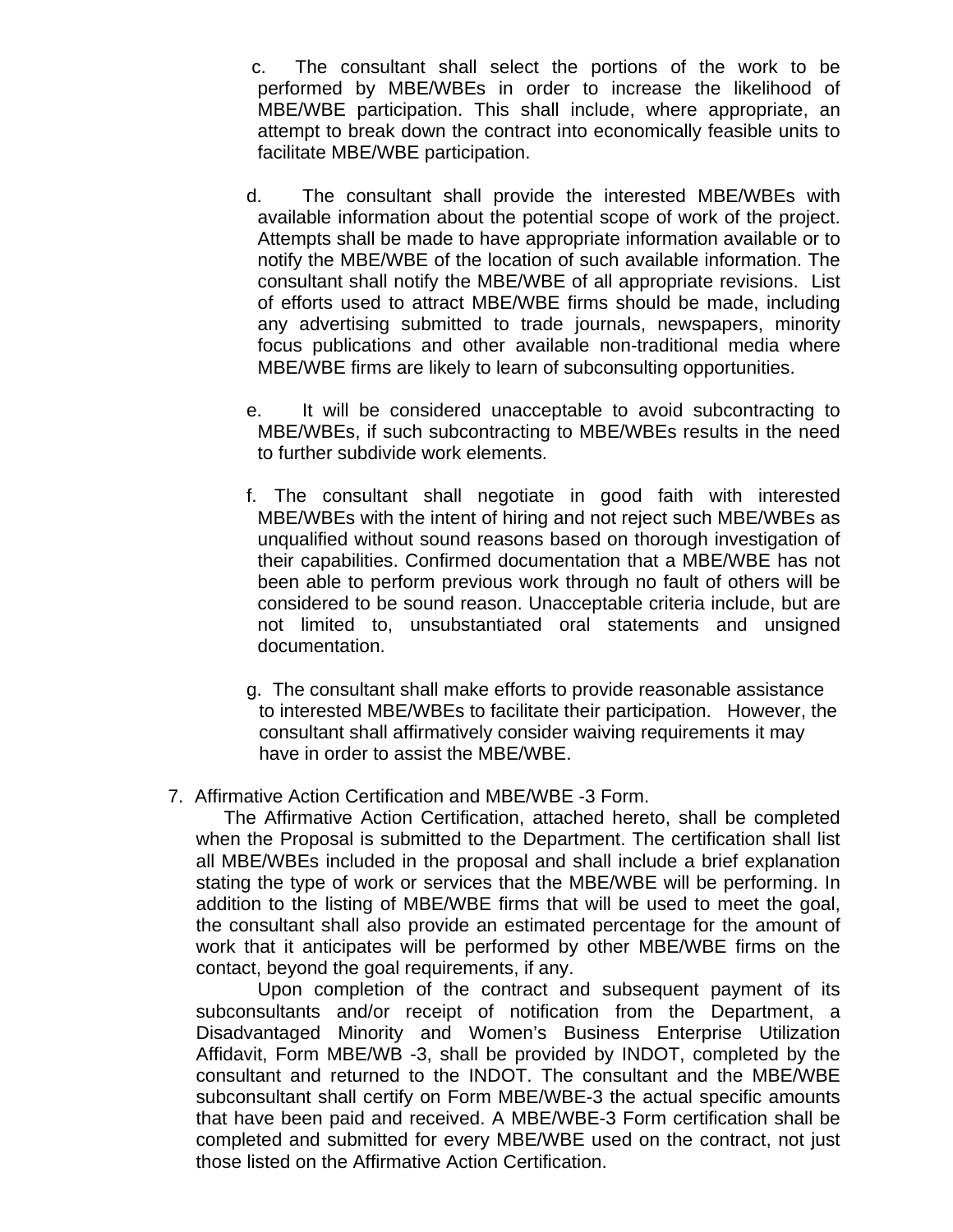## 8. Records and Reports

 The consultant shall keep such records as necessary to determine compliance with its MBE/WBE utilization obligations and compliance with the Guidelines for Determining Good Faith Efforts and make such records and reports available upon the request of INDOT.

## 9. Good Faith Efforts Review Procedure

 INDOT will select the consultant for purposes of negotiations based upon qualifications, the consultant's proposal and the consultant's compliance with the Request for Proposal. If the consultant has achieved less than the MBE/WBE goal, the consultant shall include with its proposal, documented evidence of its good faith efforts to achieve the MBE/WBE goal, including but not limited to all affirmative actions taken to achieve the goal. Failure to include the required "good faith efforts" documentation may result in rejection of the proposal.

 If, in the determination of the Commissioner, the consultant used good faith efforts to achieve the MBE/WBE goal, the consultant will be selected to proceed to negotiations with the Department.

 If, in the determination of the Commissioner, the consultant did not use good faith efforts to achieve the MBE/WBE goal, the Department may reject the proposal and select the next eligible consultant for negotiations.

 The Commissioner's determination under this section will be the final agency action and a judicially appealable order.